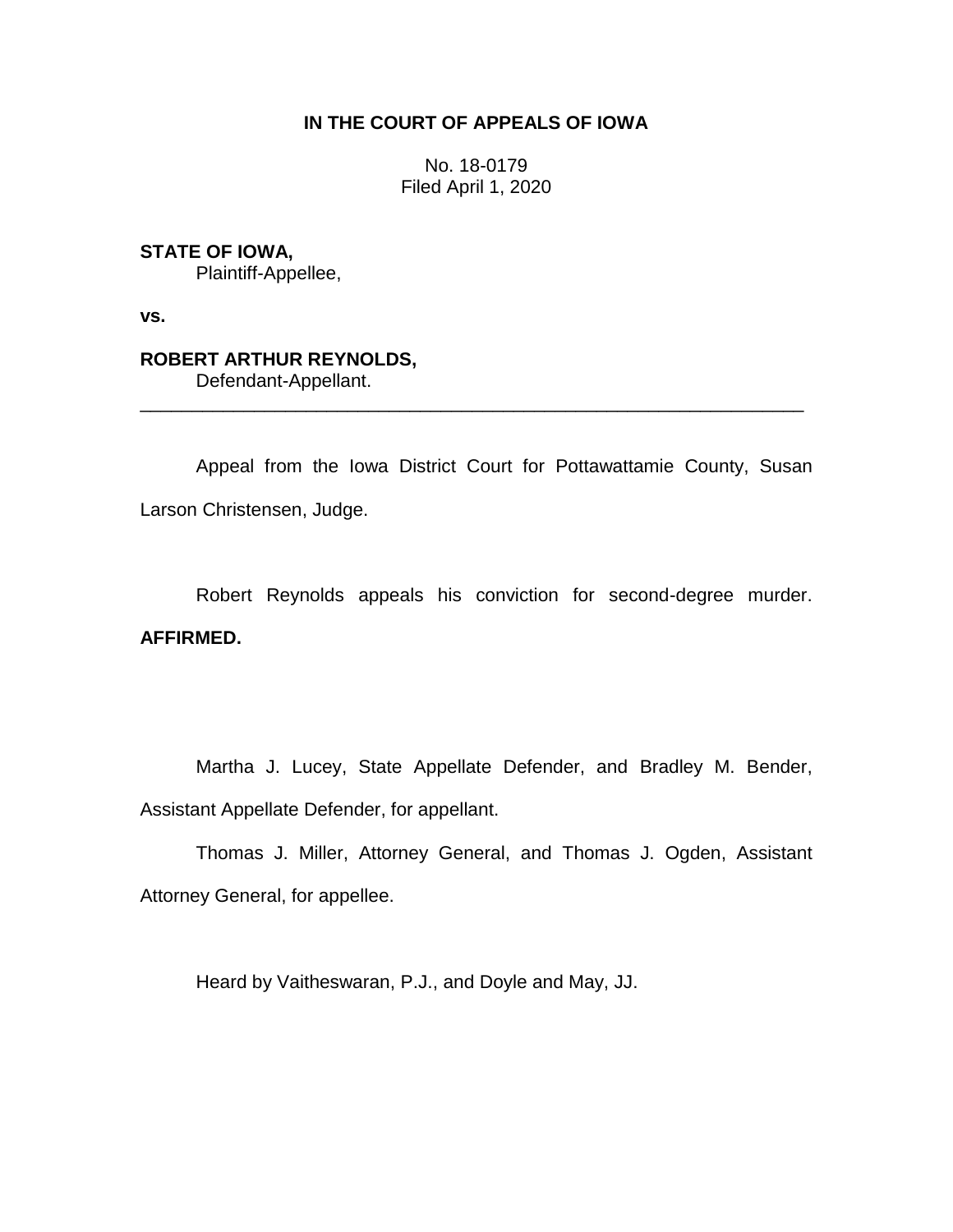#### **VAITHESWARAN, Presiding Judge.**

Robert Reynolds shot a woman to death in East Pottawattamie County. A jury found him guilty of first-degree murder. On direct appeal, this court reversed and remanded the case for a new trial based on the district court's decision to change venue from one part of the county to another within the bifurcated district. *See State v*. *Reynolds*, No. 15-0226, 2016 WL 6652311, at \*5 (Iowa Ct. App. Nov. 9, 2016). We stated, "If a change of venue was otherwise called for here, the district court should have either moved the entire case to West Pottawattamie County and summoned jurors from West Pottawattamie County or kept the case in East Pottawattamie County and held trial at an East Pottawattamie County location." *Id*.

On remand, Reynolds moved to dismiss the matter. He alleged "[v]enue and jurisdiction in the Iowa District Court of Pottawattamie County at Council Bluffs [were] inappropriate, and he "should have properly been indicted in the Iowa District Court of Pottawattamie County at Avoca, Iowa, if at all." The district court denied the motion. Reynolds waived his right to a jury trial, and the State amended the charge to second-degree murder. Following a bench trial, the district court found Reynolds guilty.

On appeal, Reynolds contends (1) the district court lacked authority to hear the case because the trial information was filed in West Pottawattamie County rather than East Pottawattamie County; (2) the district court violated his due process rights by disallowing an insanity defense; and (3) the district court's finding of guilt was not supported by sufficient evidence and was contrary to the weight of the evidence.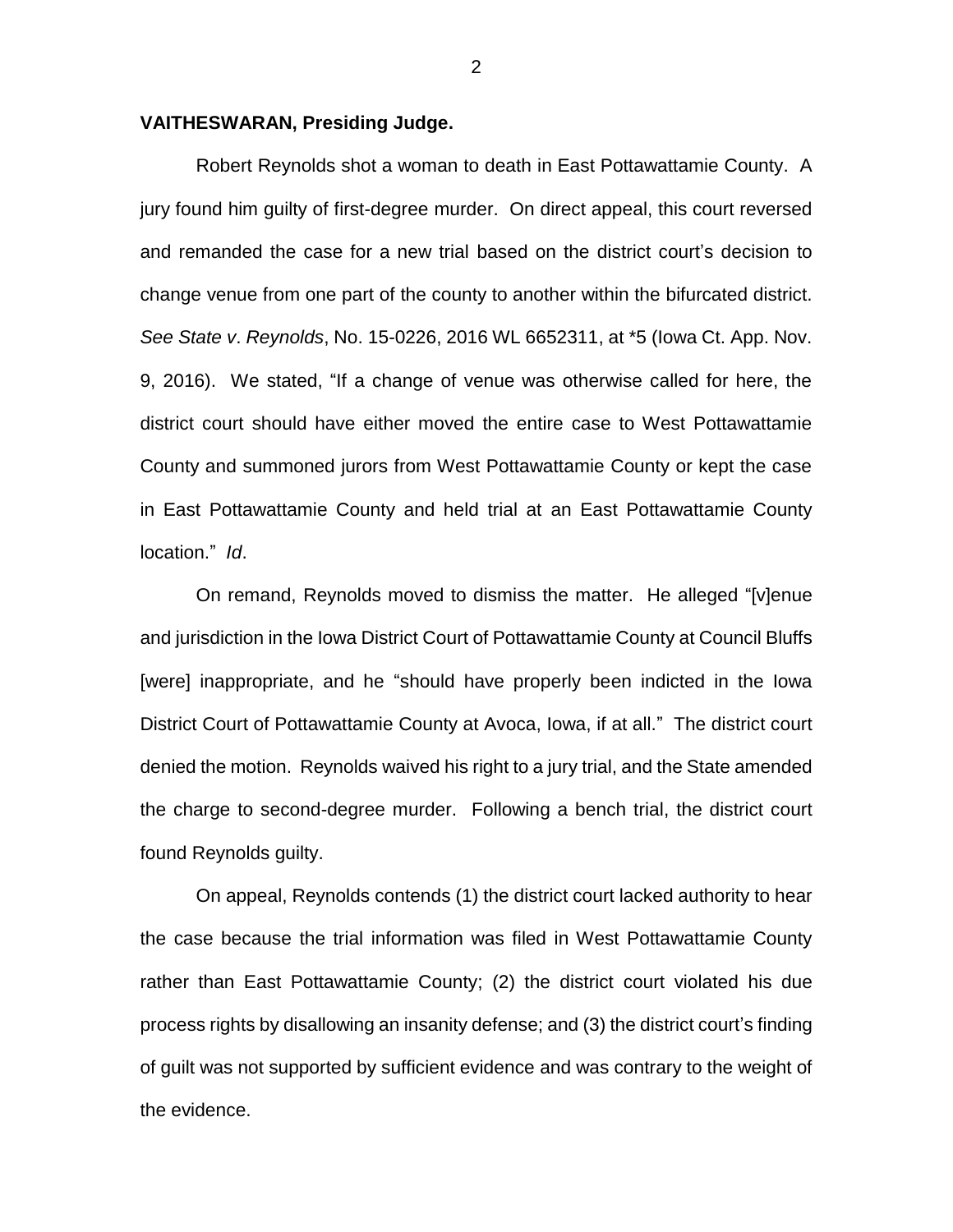## *I. Dismissal Ruling*

 $\overline{a}$ 

Iowa Code section 803.2(1) (2014) states that criminal actions "should be tried in the county in which the crime is committed, except as otherwise provided by law." Iowa Code section 607A.23 states:

In counties which are divided for judicial purposes, and in which court is held at more than one place, each division shall be treated as a separate county, and the grand and petit jurors, selected to serve in the respective courts, shall be drawn from the division of the county in which the court is held and at which the persons are required to serve.

And, at the time of the offense, Iowa Code section 602.6105(2) stated "[i]n any county having two county seats, court shall be held at each, and in the county of Pottawattamie, court shall be held at Avoca, as well as at the county seat."<sup>1</sup>

In 1992, the supreme court closed the clerk of court's office in Avoca.<sup>2</sup> The chief judge of the district followed up by ordering "all pending files and records transferred to the Clerk's office at Council Bluffs." The Avoca clerk's office has remained closed.

The prosecutor cited the closure in resisting Reynolds' dismissal motion. He noted that the trial information was filed with the clerk of court in Council Bluffs, who was "[t]he only clerk of court . . . available at the time it was filed in 2014." The district court agreed and overruled the motion to dismiss. On appeal, Reynolds insists the trial information should have been filed in Avoca.

<sup>&</sup>lt;sup>1</sup> That language was amended in 2015 to delete the reference to Pottawattamie County. The statute now states: "In any county having two county seats, court shall be held at each county seat." Iowa Code § 602.6105(2).

 $2$  The order, which is included in our record, stated, "It is  $\ldots$  ordered that the clerk of court's office in Avoca, Pottawattamie County, be closed as soon as reasonably practical."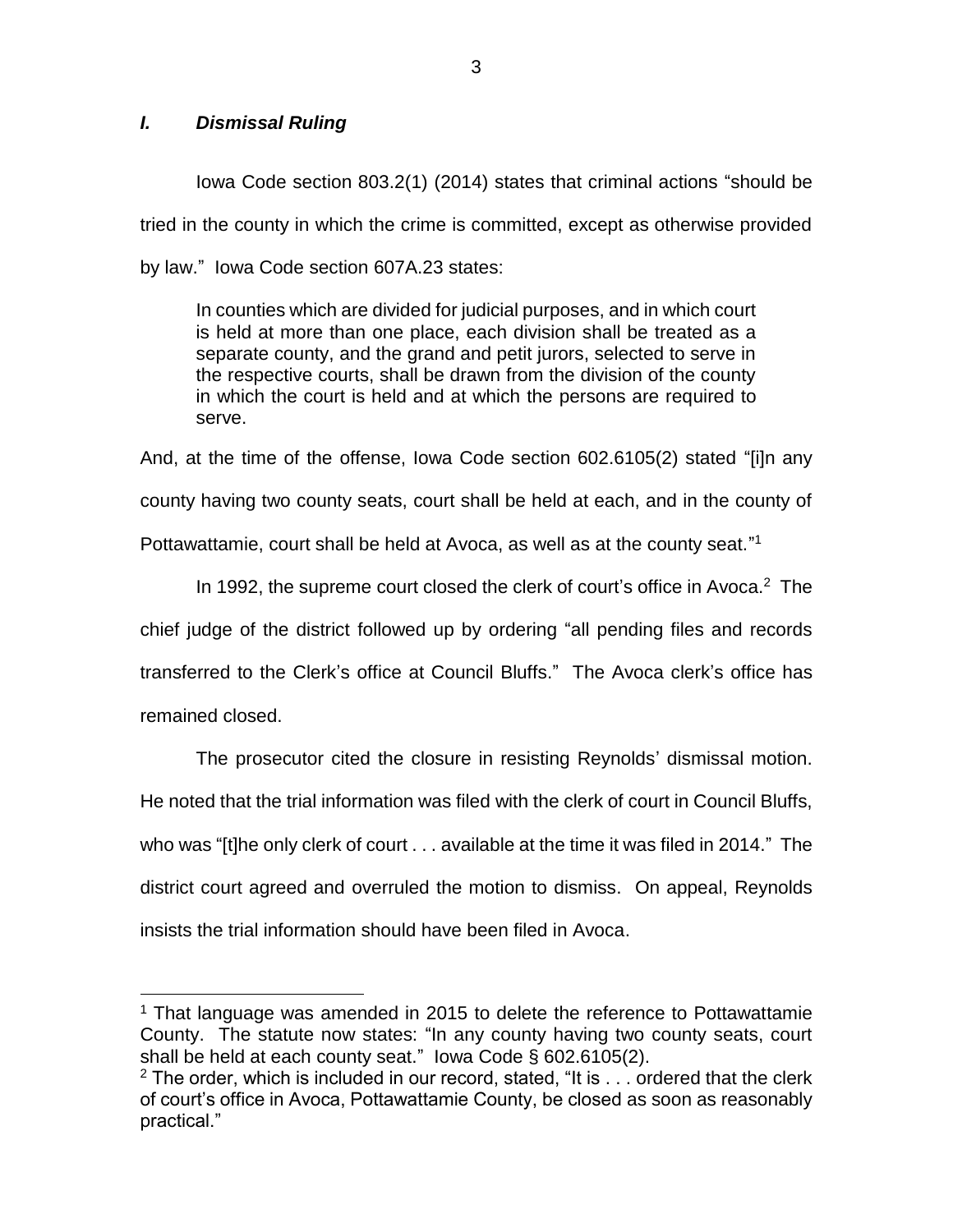As a preliminary matter, Reynolds concedes the filing in Council Bluffs did not divest the district court of subject matter jurisdiction but only authority to hear the case. *See State v*. *Mandicino*, 509 N.W.2d 481, 482 (Iowa 1993) (distinguishing subject matter jurisdiction from authority to hear a case and stating the latter may be waived if not raised). Because he raised the issue and the issue was decided, error was preserved and we proceed to the merits of the dismissal ruling.

The second courthouse in Pottawattamie County was created by statute over a century ago. *See State v*. *Pelser*, 163 N.W. 600, 602 (Iowa 1917) ("The 21st General Assembly abolished the circuit court, placing all powers and duties of the circuit court upon the district court; and by section 5 of the act, chapter 134, provided for holding sessions of the district court at Avoca."); *State v*. *Higgins*, 95 N.W. 244, 246 (Iowa 1903) ("[I]t was within the legislative intent that by the act of the Twenty-First General Assembly, as modified by the act of the Twenty-Second General Assembly, the court at Avoca should be continued; in other words, that the original purpose to divide the county of Pottawattamie for judicial purposes should be carried into and made a part of the plan for the reorganization of the courts of the state."). The existence of two courthouses within the same county spawned litigation to resolve the jurisdictional reach of each. *See Higgins*, 95 N.W. at 246.

In *Pleak v*. *Marks & Shields*, 152 N.W. 63, 64 (Iowa 1915), the supreme court was asked to decide the identical question raised here: whether "the two divisions are the equivalent of two counties, and . . . the bringing of the action in the Avoca division was equivalent to bringing it in the wrong county." The court

4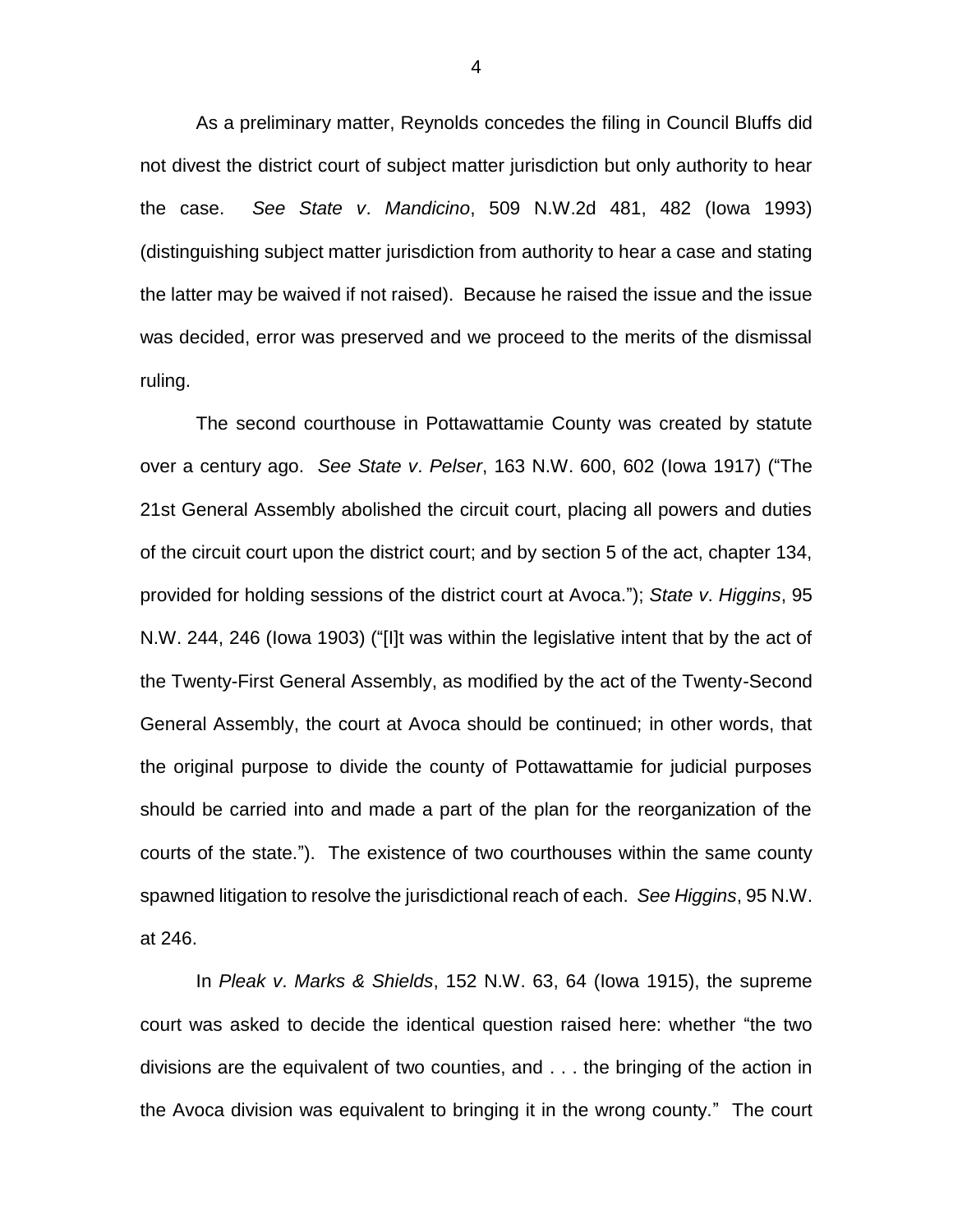side-stepped the issue, stating "[u]pon the record before us we do not find it necessary to pass upon it." *Pleak*, 152 N.W. at 64. The court noted that "[t]he transaction out of which this suit arose occurred wholly in the Avoca district." *Id*.

One hundred years after *Pleak*, the legislature repealed the 1884 Iowa Acts, chapter 198 and, as noted, amended section 602.6105(2) to delete references to Pottawattamie County and Avoca. *See* 2015 Iowa Acts ch. 138 § 70–71. The repeal and amendment postdated the State's filing of the trial information in this case. *See Reynolds*, 2016 WL 6652311, at \*4 n.4. For that reason, we looked to the 1884 Act in Reynolds' first appeal. *Id*.

The 1884 Act contained the following provision: "It shall be the duty of the clerk of the courts of Pottawattamie county to keep an office at Avoca and perform all the duties of clerk of the circuit court at Avoca." Ch. 198 § 5, 20th Gen. Assemb. (Iowa 1884). The language supports Reynolds' argument that there had to be a clerk of court in Avoca to accept and file the State's trial information. That said, the Iowa Constitution vests the supreme court with "supervisory and administrative control over all inferior judicial tribunals throughout the state." Iowa Const. art. V, § 4. *See also* Iowa Code § 602.1201 ("The supreme court has supervisory and administrative control over the judicial branch and over all judicial officers and court employees."); *Root v*. *Toney*, 841 N.W.2d 83, 87 (Iowa 2013) ("Article V, section 4 of the Iowa Constitution expressly empowers our court to exercise 'supervisory and administrative control over all inferior judicial tribunals throughout the state.' This obviously includes the power to set the hours of operation of the clerks of court."); *State v*. *Hoegh*, 632 N.W.2d 885, 888 (Iowa 2001) ("It is fundamental to our system of government that the authority for courts to act is conferred by the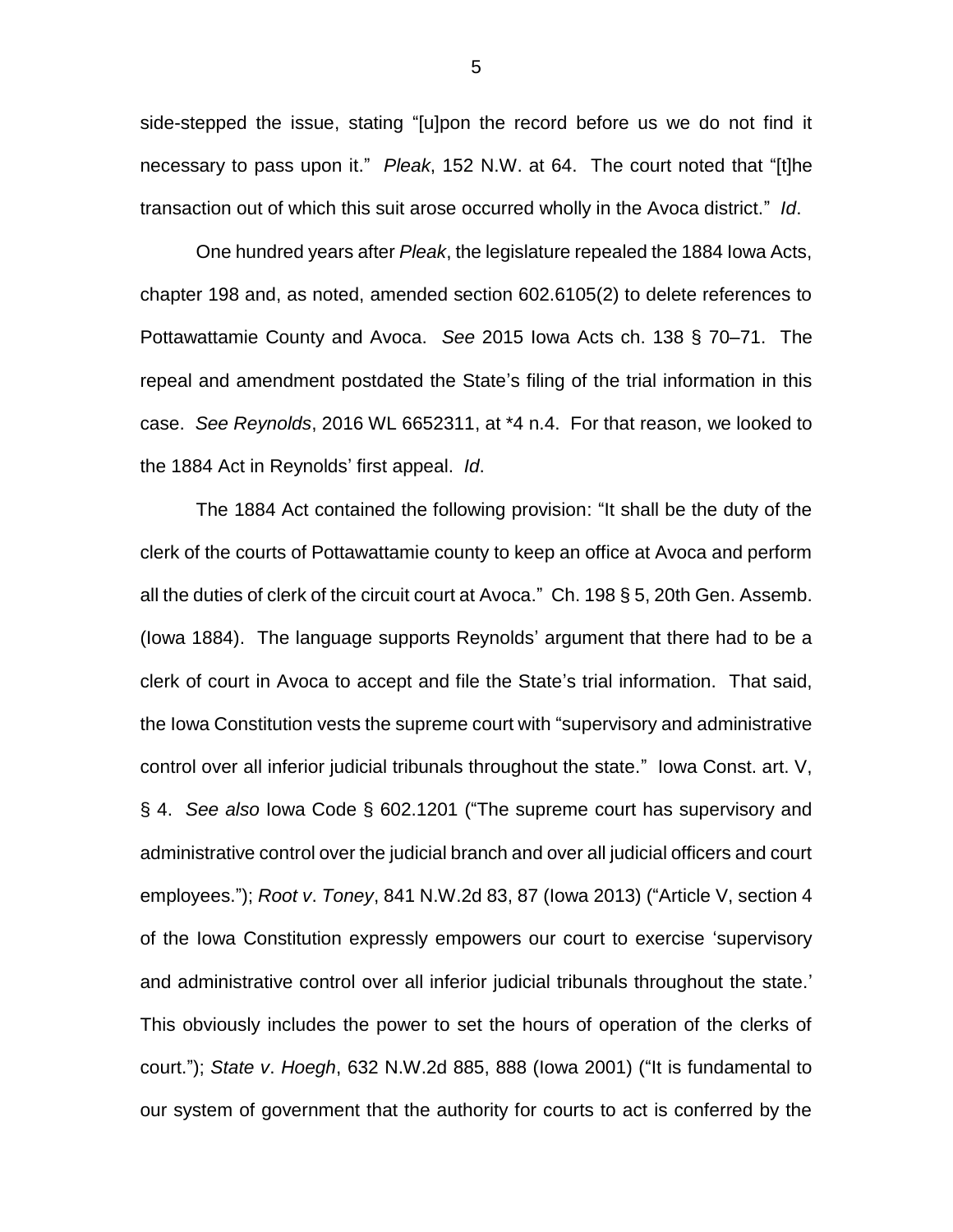constitution or by statute. Yet, it is equally fundamental that in addition to these delegated powers, courts also possess broad powers to do whatever is reasonably necessary to discharge their traditional responsibilities."); Op. Iowa Att'y Gen. No. 90-3-4(L) (Mar. 7, 1990), 1990 WL 484887, at \*3 ("Other than statutorily mandated legal holidays, it is the court system, under the supervision of the Iowa Supreme Court, which decides when court offices, including the clerk of court office, will close."). The supreme court exercised its supervisory authority in closing the office of the Avoca clerk of court. Further, the chief judge of the district acted pursuant to the supreme court order in transferring pending files to the clerk of court in Council Bluffs.

As the district court concluded, the State filed its trial information with the only available clerk's office in the county. We discern no error in the court's ruling denying Reynolds' motion to dismiss the trial information.

#### *II. Insanity Defense*

Reynolds filed a notice of intent to rely on an insanity defense. The State moved to strike the defense. Following a hearing at which the court considered a defense expert's report on Reynolds' state of mind, the district court found "no compelling evidence to permit submission for jury determination the affirmative defense of insanity." The court also disallowed the "affirmative defense of diminished responsibility" but found Reynolds' "temporary intoxication may be admissible not as a defense but only regarding motive or intent."

On appeal, Reynolds argues, "[T]he district court's ruling that he may not rely on the insanity defense at the time of trial violated his due process right to present a defense." The State responds that Reynolds "failed to preserve error"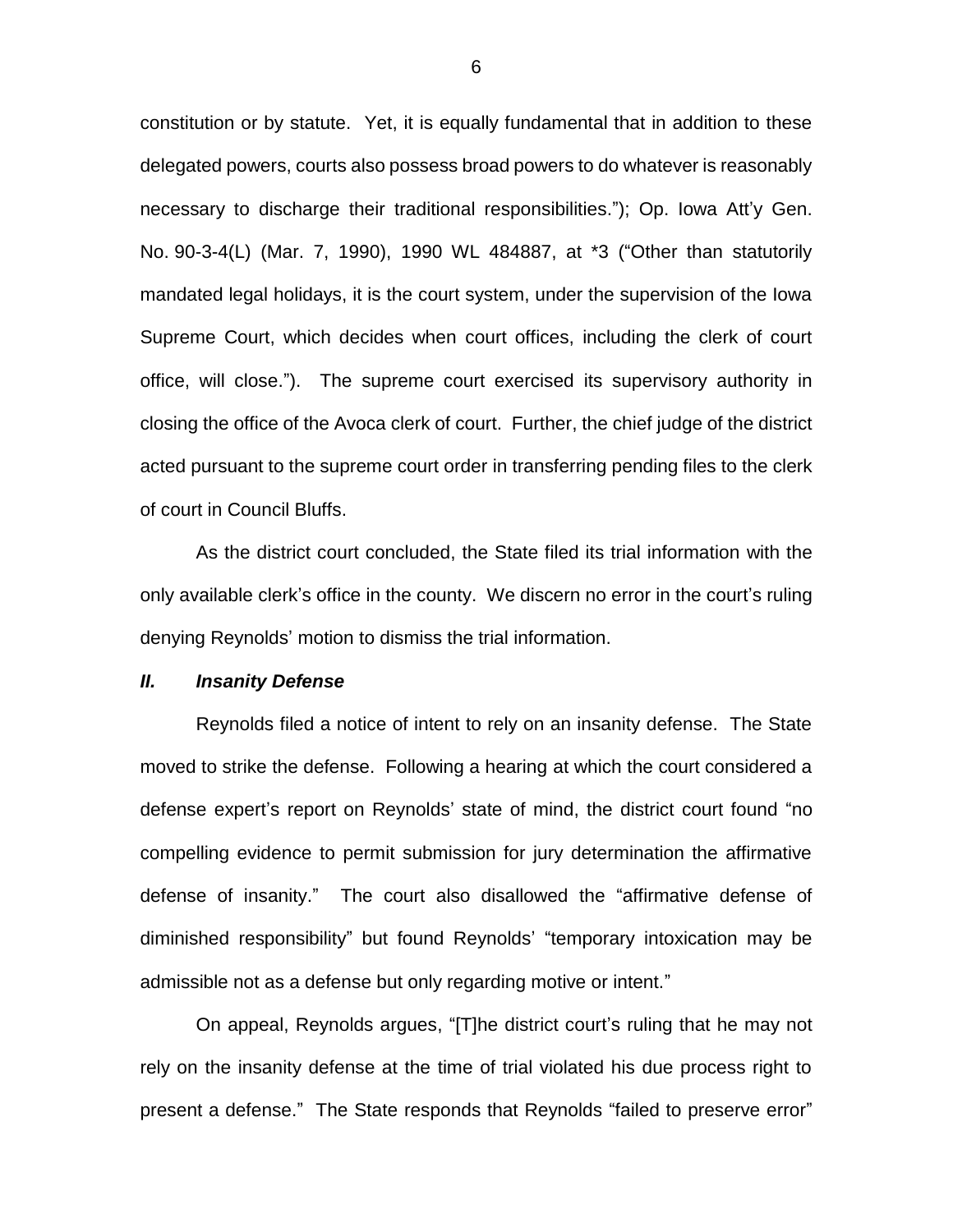because "he never claimed that the district court's ruling implicated his [constitutional] right to present a defense."

We agree Reynolds failed to preserve error on the due process claim. Reynolds alternatively raises the issue under an ineffective-assistance-of-counsel rubric. We find the record inadequate to address the issue. *Se*e *State v*. *Clark*, 814 N.W.2d 551, 567 (Iowa 2012) ("In this case, any arguments on the subject of ineffective assistance of counsel have been raised in 'a general or conclusory manner.' For this reason, the record is not sufficient for us to address them." (citation omitted)).

Under the same heading, Reynolds asserts we should "revisit [*State v*. *Booth*, 169 N.W.2d 869 (Iowa 1969),] . . . and conclude that evidence of voluntary intoxication which produces temporary insanity can be a complete defense to a crime." Assuming without deciding the issue is preserved for our review, Reynolds acknowledges this court is not at liberty to overrule supreme court precedent. *See State v*. *Beck*, 854 N.W.2d 56, 64 (Iowa Ct. App. 2014).

#### *III. Sufficiency of the Evidence/Weight of the Evidence*

The district court summarized "[t]he elements of Murder in the Second Degree, as charged in the amended Trial Information filed in this case" as follows: "(1) On or about April 8, 2014, Robert Reynolds shot [a woman.] (2) [The woman] died as a result of being shot. (3) Robert Reynolds acted with malice aforethought." Reynolds contends the evidence was insufficient to support the malice aforethought element.

"Malice aforethought requires the actor to have 'a fixed purpose or design to do physical harm to another that exists before the act is committed.'" *State v*.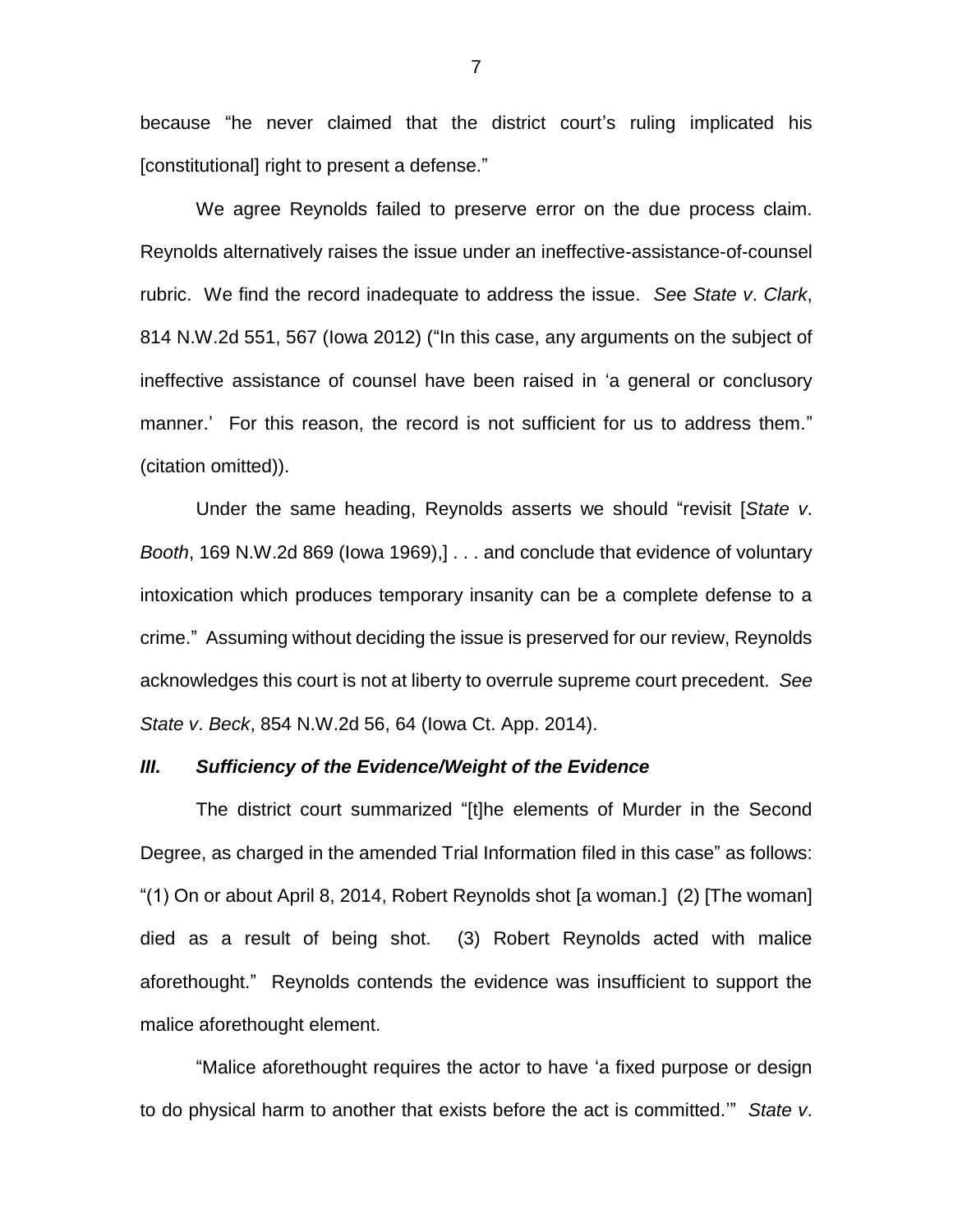*Tyler*, 873 N.W.2d 741, 751 (Iowa 2016) (quoting *State v*. *Lyman*, 776 N.W.2d 865, 877 (Iowa 2010)). "The relationship that must be shown between the state of mind that is malice aforethought and the homicidal act is more accurately characterized as a causal relationship than as a temporal relationship." *State v*. *Lee*, 494 N.W.2d 706, 707 (Iowa 1993). "[I]t need not be shown to have existed for any length of time before, but only requires such deliberation as makes a person appreciate and understand at the time the act is committed its nature and probable consequences as distinguished from an act done in the heat of passion." *State v*. *Serrato*, 787 N.W.2d 462, 469 (Iowa 2010) (quoting *State v*. *Gramenz*, 126 N.W.2d 285, 290 (Iowa 1964)).

The law allows a presumption of malice aforethought from the use of a deadly weapon in the absence of evidence to the contrary. *State v*. *Reeves*, 670 N.W.2d 199, 207 (Iowa 2003). The "presumption may be rebutted by evidence showing the killing was accidental, under provocation, or because of mental incapacity." *Id*.

The district court found the following pertinent facts. A friend of Reynolds' wife Theresa planned to spend the night at the Reynolds home before catching a flight the next morning. Reynolds, Theresa, and the friend were drinking but, according to Theresa's teenage daughter, "not more than usual." The daughter went to bed but was awoken by a commotion in the kitchen. She went to the kitchen and saw her step-father Reynolds yelling at the friend. She told them to knock it off. After taking her nephew to the basement, she turned "to go back upstairs." "As she hit her bedroom door, she heard the first gunshot," then a "second gunshot," and as "she turned the corner at the top of the steps," she heard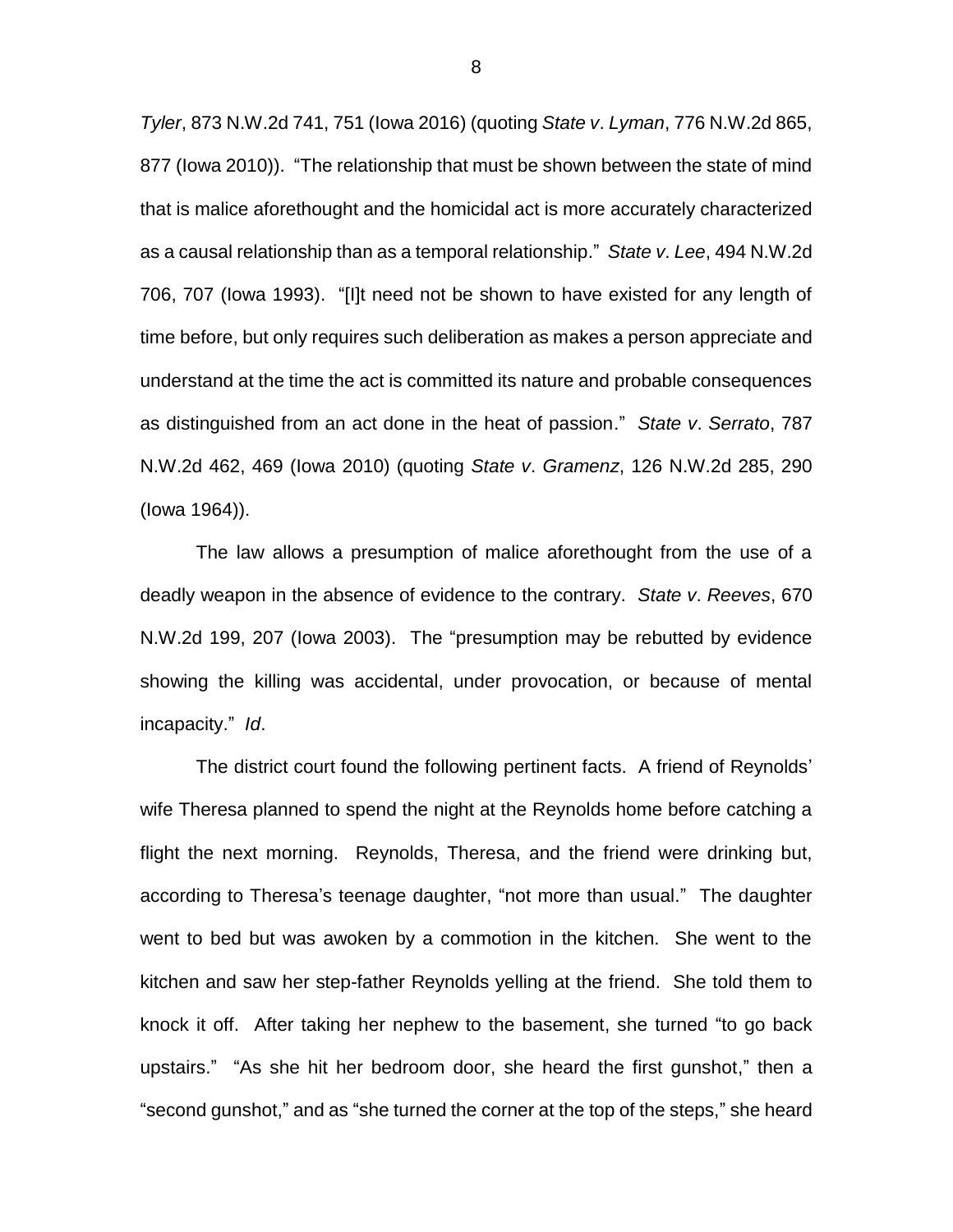"the third and final gunshot." She saw "Reynolds with the gun and [the friend] on the floor with a lot of blood." She called 911 and stated, Reynolds "shot and killed my mom's friend!"

Meanwhile, Theresa had fallen asleep on the couch with her grandson but awoke to "yelling in the kitchen." She ran in and saw her friend cowering on the floor and Reynolds "yelling that [the friend] was a demon or possessed." Theresa told Reynolds to "just go to bed." At that point, "Reynolds went to the bedroom but returned to the kitchen with a gun that was kept in the headboard of their bed." He "shoved [Theresa] out of the way, went over to where [the friend] was lying, stood over her and then shot her."

The court found that Reynolds acted with malice aforethought. The court noted that he "had several opportunities to deliberate—even if for a short time." The court cited the moments after Theresa and her daughter entered the kitchen, the period of time when Reynolds "went to his bedroom" and "chose to grab his loaded Glock 9 mm handgun from the inside of their headboard and return to the kitchen," the period when Theresa "stood between" Reynolds and her friend, and a moment when the friend held "up her arm in the face of imminent danger." The court's findings tracked the testimony of Theresa and her daughter almost verbatim.

We recognize that both witnesses characterized Reynolds' demeanor as inconsistent with the norm. Theresa's daughter agreed he showed no emotion after the shooting and she "had never seen . . . Reynolds look like that in all the years that" she had known him. Theresa confirmed Reynolds was screaming, "Can't you see what she's doing?" and his statement did not make sense to her.

9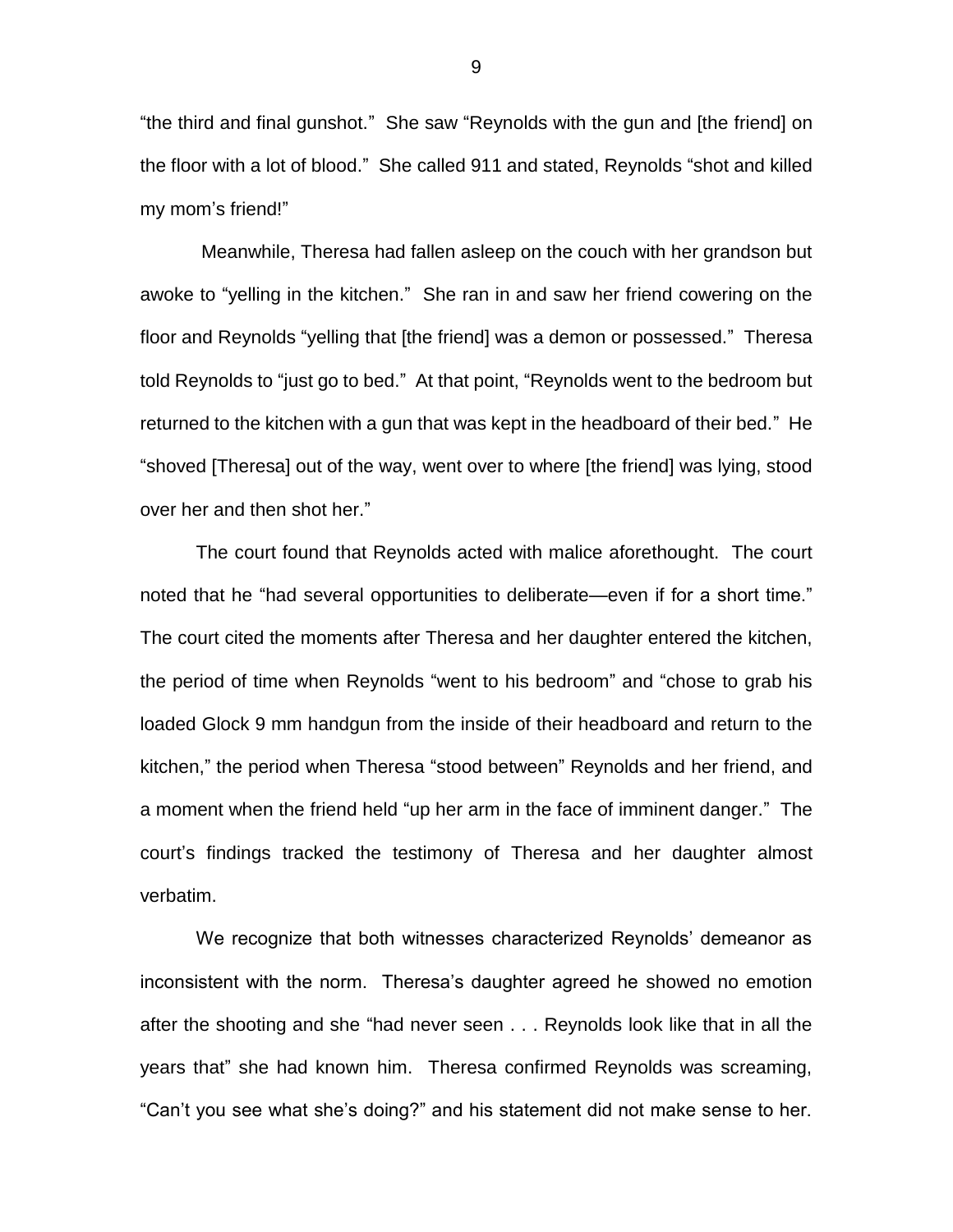She conceded she had never seem him like this before and had never seen him this mad. She agreed she had commented that it was like "he was looking through us not at us." She also agreed he called the woman "a demon." She conceded Reynolds began drinking early in the afternoon and continued drinking. But she testified Reynolds acted without provocation.

The witness descriptions of Reynolds' demeanor supported the defense expert's opinion that the way Reynolds looked would be "consistent with someone who would be suffering from an alcohol-induced psychotic disorder" lasting "about a day, 24 hours." But "where the defendant has been charged with second-degree murder, a general intent crime, the defendant's voluntary intoxication cannot negate malice aforethought and reduce the crime to manslaughter." *State v*. *Caldwell*, 385 N.W.2d 553, 557 (Iowa 1986); *State v*. *Hall*, 214 N.W.2d 205, 209 (Iowa 1974) ("[I]f a drunken [person] takes the life of another, unaccompanied by circumstances of provocation or justification, the jury will be warranted in finding the existence of malice, though express malice has not been proven.") (quoting *State v*. *Wilson*, 147 N.W. 739, 740 (Iowa 1914)). In short, even if Reynolds' appearance was indicative of the specified disorder, it did not preclude a finding that he acted with malice aforethought.

Substantial evidence supports the district court's finding of malice aforethought and the court's finding of guilt. *See State v*. *Bower*, 725 N.W.2d 435, 444 (Iowa 2006). In light of our conclusion that the State proved the elements of second-degree murder, we need not reach Reynolds' contention that the court should have considered the lesser included offense of voluntary manslaughter.